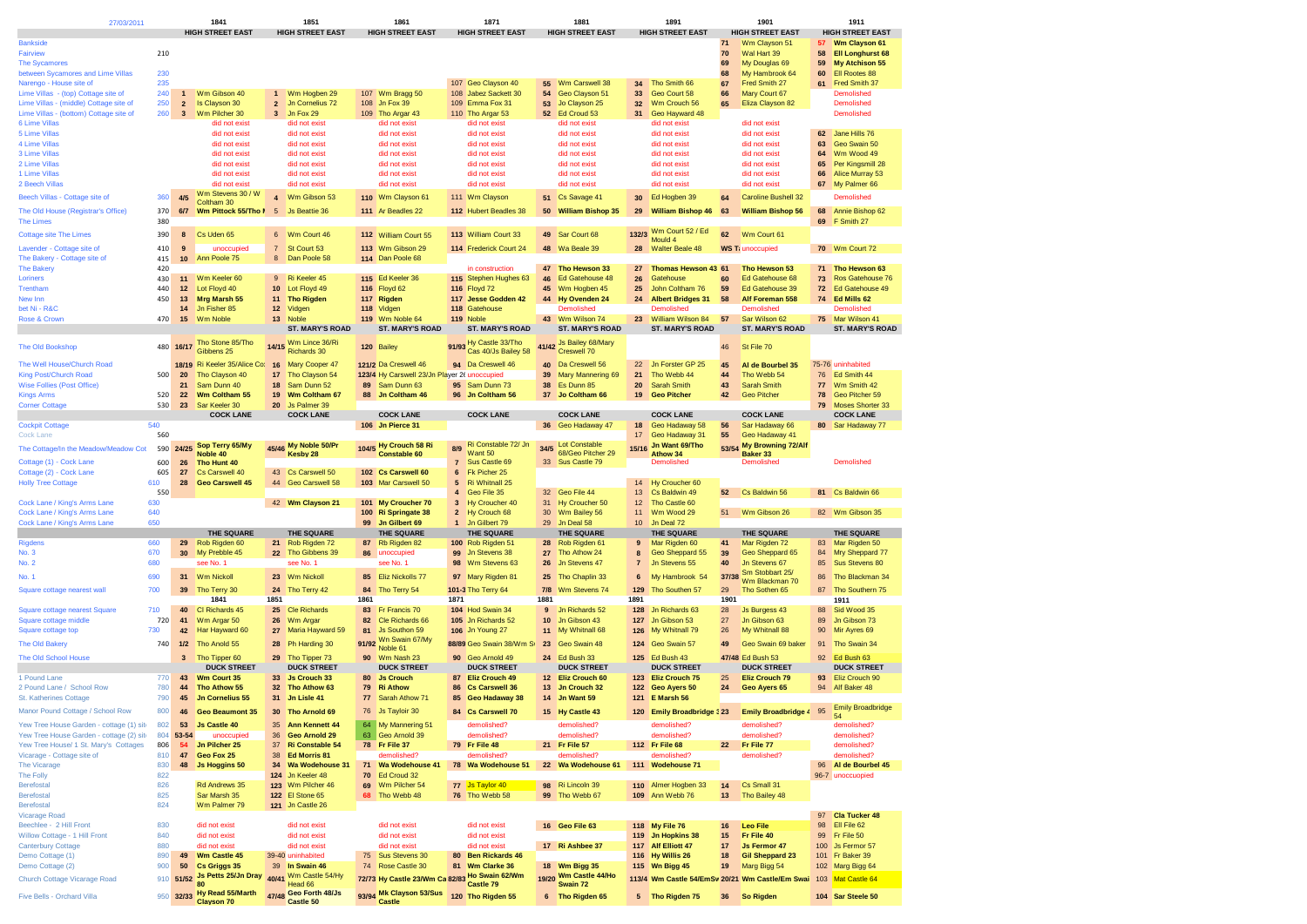|                                                                  | 960          |            |                                            |                   |                                       |          |                                          |       |                                          |                                |                                          |                |                                     |       |                                    |          |                                          |
|------------------------------------------------------------------|--------------|------------|--------------------------------------------|-------------------|---------------------------------------|----------|------------------------------------------|-------|------------------------------------------|--------------------------------|------------------------------------------|----------------|-------------------------------------|-------|------------------------------------|----------|------------------------------------------|
| 1 St Mary's Cottages<br>2 St Mary's Cottages                     | 970          |            | did not exist<br>did not exist             |                   | did not exist<br>did not exist        |          | did not exist<br>did not exist           |       | did not exist<br>did not exist           |                                | did not exist<br>did not exist           |                | did not exist<br>did not exist      |       | did not exis<br>did not exist      |          | 105 Ed Goldfinch 25<br>106 My Douglas 79 |
| 3 St Mary's Cottages                                             | 980          |            | did not exist                              |                   | did not exist                         |          | did not exist                            |       | did not exist                            |                                | did not exist                            |                | did not exist                       |       | did not exist                      |          |                                          |
| 4 St Mary's Cottages                                             | 990          |            | did not exist                              |                   | did not exist                         |          | did not exist                            |       | did not exist                            |                                | did not exist                            |                | did not exist                       |       | did not exist                      | 107      | Tho Wincote 28                           |
| 5 St Mary's Cottages                                             | 1000         |            | did not exist                              |                   | did not exist                         |          | did not exist                            |       | did not exist                            |                                | did not exist                            |                | did not exist                       |       | did not exist                      | 108      | Wm Edwards 31                            |
| 6 St Mary's Cottages                                             | 1010         |            | did not exist                              |                   | did not exist                         |          | did not exist                            |       | did not exist                            |                                | did not exist                            |                | did not exist                       |       | did not exist                      | 109      | Tho White 29                             |
| Upper Cottage (top) site S.M.Cotts                               | 1020         | 34         | Wm Arnold 45                               | 49                | Wm Bailey 27                          | 95       | Geo File 24                              |       | 121 Jn Pierce 40                         | 5                              | <b>Wm Kingsmill 63</b>                   | 4              | <b>Wm Punnett 27</b>                | 35    | <b>Wm Punnett 37</b>               |          | demolished?                              |
| Upper Cottage (bottom) site S.M.Cotts                            | 1030         | 35         | <b>St Minter 35</b>                        |                   | unoccupied                            |          |                                          |       | <b>122 Js Swain 25</b>                   | 4                              | <b>Ri Kennett 41</b>                     | 3              | <b>Sarah Kennett 53</b>             | 34    | Wa Nash 34                         |          | demolished?                              |
| Lower Cottage site S.M.Cotts                                     | 1040         | 36         | Jn Chapman 75                              | 50                | <b>Mk Clayson 43</b>                  | 96<br>97 | Sar Arnold 34                            |       | 123 Jn Richards 43                       | $\mathbf{3}$                   | absent                                   | $\overline{2}$ | Ab Marsh 55                         | 33    | Fr File 30                         |          | demolished?                              |
| <b>Water Farm</b><br>19 The Orchards - site of                   | 1050<br>1060 | 37<br>38   | Js Ayers 65<br><b>Ar Andrews 30</b>        | 51<br>52          | Wm Woollett 33<br><b>Geo Beaumont</b> | 98       | <b>Wm Woollett 42</b><br>Geo Beaumont 59 |       | 124 Wm Woollett 24<br>125 Js Morgan 44   | $\overline{2}$<br>$\mathbf{1}$ | Wm Woolett 35<br>Js Gilham 35            | $\mathbf{1}$   | Cs File 34<br>demolished?           | 32    | Cs File 44<br>demolished?          |          | 110 Cs File 54<br>demolished?            |
| Railways Cottages (1)                                            | 1070         |            |                                            |                   |                                       |          |                                          |       |                                          |                                |                                          |                | 130 St File 31                      | 30    | St File 41                         |          | 111 St File 51                           |
| Railways Cottages (2)                                            | 1080         |            |                                            |                   |                                       |          |                                          |       |                                          |                                |                                          |                | 131 Jn Kendrick 34                  | 31    | Ed Blanche 40                      |          | 112 Ed Blanche 51                        |
| <b>Station House</b>                                             | 1065         |            |                                            |                   |                                       |          |                                          |       |                                          |                                |                                          |                |                                     |       |                                    | 113      | Wm Gaymer 57                             |
| <b>Homeless</b>                                                  |              |            |                                            |                   |                                       |          | Wm Arnold 40 - Stable                    |       |                                          |                                |                                          |                |                                     |       |                                    | 115      |                                          |
|                                                                  |              |            | <b>THE ROW</b>                             |                   | <b>THE ROW</b>                        |          | <b>THE ROW</b>                           |       | THE ROW                                  |                                | THE ROW                                  |                | THE ROW                             |       | THE ROW                            |          | THE ROW                                  |
| <b>Homeless</b>                                                  |              |            |                                            |                   |                                       |          |                                          |       |                                          |                                |                                          |                |                                     |       |                                    | 159      |                                          |
| West End House (Vye's) - 11 The Row                              | 1210         | 37         | Wm Johnson 45                              |                   | 16 Wm Johnson 55                      |          | 48 My Johnson 52                         | 9     | <b>Js Sprinks</b>                        |                                | 60 Js Sprinks 41                         | 36             | <b>Js Sprinks 51</b>                |       | 35 HS Js Sprinks 61                | 31       | Leo File 38                              |
| Fairfield House - 12 The Row                                     | 1200         | 38         | <b>Ann Stokes 45</b><br>Wm Woolley 45 / My | 17                | Tm Keeler 33                          |          | 46/47 Geo Dale 69                        | 8     | Kennett                                  | 61                             | Hy White 40                              | 37             | Wm White 74                         |       |                                    |          |                                          |
| <b>Hornsdown Cottage</b>                                         |              | 1370 39/40 | Carswell 70                                |                   | 18 Wm Woolley 55                      | 45       | Jn Wright 45                             |       | 6 Ed Croud 43                            |                                | 63 Wm Hogben 59                          | 77             | Wm Hogben 54                        | 45    | Er File 39                         | 47       | Ern File 49                              |
| Thatched Cottage (1 Cant Lane) -site of 1                        | 1230         | 41         | Wm Bragg 85                                | 57                | Coltham                               |          | 44 Ab Marsh 25                           |       | 5 Ab Marsh 36                            |                                | 62 Wilds                                 | 69             | Hy Wilds 40                         | 37    | Wiles                              | 32       | Fr Wiles 66                              |
|                                                                  |              |            | 1841                                       |                   | 1851                                  |          | 1861                                     |       | 1871                                     |                                | 1881                                     |                | 1891                                |       | 1901                               |          | 1911                                     |
| Hunters Moon/Magpie Cottage/2 Cant La 1240                       |              | 42         | Hy Clark 50                                | 58                | Clarke                                | 43       | Wm Hogben 35                             |       | 4 Wm Hogben 47                           |                                | 64 White                                 |                | 70 White                            | 38    | Tho West 29                        |          | 33/34 Tho West 39/Fd                     |
|                                                                  |              |            |                                            |                   |                                       |          |                                          |       |                                          |                                |                                          | $70 - 71$      | uninhabited                         |       |                                    |          | Foreman 28                               |
| Cottage (1) site Vayles                                          | 1250         | 43         | Wm Webb 60                                 | 59                | Couchman                              | 42       | Js Couchman 40                           |       | 2/3 St Couchman 31/Js 4 65 Wm Clayson 31 |                                |                                          | 71             | Wm Clayson                          | 39    | Sid Wood 25                        | 35       | Jo Baldock 40                            |
|                                                                  |              |            | Tho Hogben 50 / Ed                         |                   |                                       |          |                                          |       |                                          |                                |                                          |                |                                     |       |                                    |          |                                          |
| Cottage (2) site Vayles - 4 Cant Lane                            |              | 1260 44/45 | Stroud 30                                  | 60                | Tho Hogben 64                         | 41       | Mary Ann Hogben 70                       |       | 1 Mary Ann Hogben 80                     |                                | 66 Jn Spicer 57                          | 72             | Jn Spicer 67                        | 40    | Jn Spicer 77                       | 36       | Tho Clayson 82                           |
| <b>Fairfield Cottage</b>                                         |              |            |                                            |                   |                                       |          |                                          |       |                                          |                                | 66-67 unoccupied                         |                |                                     |       | Alf Jones 32                       | 37       | Geo Swain 77                             |
| <b>Vale View</b>                                                 |              |            |                                            |                   |                                       |          |                                          |       |                                          |                                |                                          |                | 73/73a Cs Eeles 51/Ha Ames 42       |       | <b>Geo Ames</b>                    | 38       | Geo Ames 50                              |
| <b>Denmark House</b>                                             | 1290         |            |                                            |                   |                                       |          |                                          |       |                                          |                                |                                          | 74             | Sus Fagg 53                         | 43    | Tho Welch 35                       | 39       | Lav Welch 40                             |
| 2 Silver Hill Villa                                              | 1300         |            | 1841                                       |                   | 1851                                  |          | 1861                                     |       | 1871                                     |                                | 1881                                     | 75             | Tho Pegden 59<br>1891               | 44    | Tho Akhurst 34<br>1901             | 40       | My Pegden 68<br>1911                     |
|                                                                  |              |            |                                            |                   |                                       |          |                                          |       |                                          |                                |                                          |                | 76 Geo Clayson 62                   |       |                                    |          |                                          |
| 1 Silver Hill Villa<br>Spruce Lau                                | 1310<br>1320 |            |                                            |                   |                                       |          |                                          |       |                                          |                                |                                          |                |                                     | 46    | <b>Wm Horkins 24</b>               | 41<br>42 | Sa Drowley 71<br><b>Jo Wenman</b>        |
| 4 Park Lane                                                      | 1330         |            |                                            |                   |                                       |          |                                          |       |                                          |                                |                                          |                |                                     | 84    | Se Bailey 66                       | 43       | <b>BI Bailey 47</b>                      |
| 3 Park Lane                                                      | 1340         |            |                                            |                   |                                       |          |                                          |       |                                          |                                |                                          |                |                                     | 83    | Tho Friend 24                      | 44       | Eliz Potts 39                            |
| 2 Park Lane                                                      | 1350         |            |                                            |                   |                                       |          |                                          |       |                                          |                                |                                          |                |                                     | 82    | Jo Clayson 45                      | 45       | Clayson                                  |
| 1 Park Lane                                                      | 1360         |            |                                            |                   |                                       |          |                                          |       |                                          |                                |                                          |                |                                     | 81    | Lil Murray 46                      | 46       | Alf Pegden 40                            |
| <b>Horns Down</b>                                                | 1375         |            | 1 Jn May 35                                |                   |                                       |          |                                          | 7     | Savage                                   |                                | 124 Eliz Hogben 76                       |                |                                     | Villa |                                    |          |                                          |
| 1 Old Cottages - 10 The Row                                      | 1380         | 36         | Wm Booth 60                                |                   | 15 Wm Stephens 44                     | 49       | Wm Gibson 63                             | 10/11 | Wm Gibson 73/Ri                          | 59                             | <b>William Gibson 83</b>                 | 35             | Gibson 82                           | 34    | Ed Hogben 45 / My                  | 48       | My Hogben 50                             |
|                                                                  |              |            | Ri Bailey 40 / Js                          |                   |                                       |          |                                          |       | <b>Wansrall 58</b>                       |                                |                                          |                |                                     |       | 39                                 |          |                                          |
| 2 Old Cottages - 9 The Row                                       |              | 1390 34/35 | <b>Bailev 30</b>                           |                   | 14 Ri Bailey 53                       | 50       | <b>Ri Bailey 63</b>                      |       | 12 Richard Athow 42                      |                                | 58 Richard Athow 53                      | 34             | Tho Beer 25                         | 33    | Ri Terry 36                        | 49       | Hy Crouch 67                             |
| <b>Oak Cottage</b>                                               | 1410         | 33         | <b>Hen Friend 75</b>                       |                   | uninhabited?                          | 51       | Jn Knowler 71                            | 13/14 | Hy Elgar 61/Cs                           | 57                             | <b>Eliz Hayward 58</b>                   | 33             | Eliz Haywood 68                     | 32    | Geo Southon 29                     | 50       | Sam Bowes 62                             |
|                                                                  |              |            |                                            |                   |                                       |          | 51/52                                    |       | Baldwin 24                               |                                |                                          |                |                                     |       |                                    |          | <b>Sar Knott 73 (Duck</b>                |
| 13 The Row - Black Duck (Blue House)                             | 1400         | 32         | Geo Hogben 30                              | 19                | Geo Hogben 43                         |          | 40 Geo Hogben 52                         |       | 15 Sus Hogben 71                         | 56                             | John Hogben 36                           | 32             | Jo Hogben 47                        |       | 47 Sar Knott 63                    | 51       | lnn)                                     |
| 14 The Row                                                       | 1420         | 31         | Ed Read 60                                 | 20                | Sar Palmer 74                         |          | 39 Hy Reid 79                            |       | 16 Hy Carswell 32                        | 55                             | Alice Baker 42                           | 31             | Tho Hogben 66                       |       |                                    | 52       | Ri Whitnall 66                           |
| 15 The Row - site Page cottages                                  | 1430         | 30         | <b>William Smith 25</b>                    | 21/22             | William Smith 39/                     |          | 38 Wm Smith 49                           |       | 17 Wm Smith 59                           |                                | 54 Js Palmer 70                          | 30             | Jas Palmer 79                       |       | 48 Mary Palmer 58                  | 53       | My Court 77                              |
| 1 Southdown Cottages                                             | 1440         |            | did not exist                              |                   | Tho Smith 21<br>did not exist         |          | did not exist                            |       | did not exist                            |                                | did not exist                            |                | did not exist                       |       | did not exist                      | 54       | Tho Webb 64                              |
| 2 Southdown Cottages                                             |              |            | did not exist                              |                   | did not exist                         |          | did not exist                            |       | did not exist                            |                                | did not exist                            |                | did not exist                       |       | did not exis                       | 55       | <b>Geo Mount 31</b>                      |
| <b>Baptist Chapel</b>                                            |              |            | uninhabited                                |                   | uninhabited                           |          | uninhabited                              |       | uninhabited                              |                                | uninhabited                              |                | 29-30 Baptist Chapel                |       | uninhabited                        |          | <b>Bible Christian Chapel</b>            |
|                                                                  | 1470         | 26         | <b>Ri</b> Quested 65                       | 12/13             | Ann Lott 52/ Har                      | 52       |                                          |       |                                          |                                |                                          |                |                                     |       |                                    |          | 55-56 Warehouse                          |
| The Old Chapel - 8 The Row                                       |              |            |                                            |                   | Sharp 49                              |          | Ann Lott 63 51/52                        |       |                                          |                                |                                          |                |                                     |       |                                    |          |                                          |
| Oxenden Cottage - 7 The Row                                      | 1480         | 28/29      | Geo Culling 40 /                           | 10/1              | <b>Geo Culling 55/Tho</b>             | 53/54    | Har Sharp 52/Hy                          | 18/19 | Wm Clayson 21/Wm<br>Castle 34            | 52/53                          | Tho Arnold 21/Geo<br>Havward 38          | 28/29          | Fan Argar 56/Wm<br>Carvell 36       | 31    | Jn Wakefield 68                    | 56       | Geo Bushell 57                           |
| Ann's Cottage - 6 The Row                                        | 1500         | 27         | Har Sharp 40<br>Js Bragg 35                | 9                 | <b>Bailev 38</b><br><b>Geo Dale</b>   | 55       | Stone 34<br><b>Js Palmer</b>             | 20    | <b>Js Palmer 63</b>                      | 51                             | <b>Caroline Clark 52</b>                 | 26             | Wm Court 31                         | 30    | Wm Court 41                        | 57       | Wm Court 51                              |
|                                                                  |              |            |                                            |                   |                                       |          |                                          |       | 21/22 Tho Clayson 42/Ed                  |                                |                                          |                |                                     |       |                                    |          |                                          |
| 16 The Row - Old Hospital                                        | 1490         | 23         | uninhabited                                | 23                | George Fox 38                         |          | 37 Tho Clayson 66                        |       | Sutton 31                                |                                | 50 Tho Clayson 52                        | 27             | Tho Clayson 62                      |       | 49 Tho Clayson 72                  | 58       | Har Verney 44                            |
| <b>Updown Cottage - 5 The Row</b>                                | 1510         | 25         | Hy Holladay 35                             | 8                 | <b>Is Clayson 40</b>                  | 56       | <b>Is Clayson 50</b>                     | 23    | Sam Terry 41                             | 49                             | Sam Terry 48                             | 25             | Sar Terry 63                        | 29    | Hy Banks 66                        | 59       | Hy Bank 77                               |
| 17 The Row - site of Galmpton                                    | 1520         | 22         | Tho Brisley 35                             | 24                | Tho Brisley 49                        | 36       | Tho Brisley 59                           | 25    | Tho Brisley 69                           | 47                             | Hy Banks 44                              | 23             | Rd Carswell 32                      |       | 50 Ri Beer 78                      | 60       | Ri Beer 88                               |
| <b>Well Cottage - 4 The Row</b>                                  | 1540         | 24         | Wm Bailey 40                               | 7                 | Wm Bailey 50                          | 57       | Wm Bailey 61                             |       | 24 Cs Bailey 39                          | 48                             | Cs Bailey 46                             | 24             | Cs Bailey 59                        | 28    | Cs Bailey 67                       | 61       | Wm Kennett 28                            |
| 18 The Row - site of Galmpton                                    | 1620         |            | uninhabited                                | 25                | My Ann Hogben 34                      |          | 35 My Ann Hogben 44                      |       | 26 Fr Crier 30                           | 45/46                          | Cs Baldwin 40/Jn<br>Baker 41             | 22             | Wm Browning 35                      |       | -2                                 | 62       | Mor Castle 78                            |
| 19 The Row                                                       | 1630         | 21         | Wm Croud 20                                |                   | uninhabited                           | 33/34    | Geo Hadaway 29/Mk                        |       | 28/Un Tho Couchman 39                    | 43/44                          | Hy Elgar 72 /Tho                         | 20             | Jn Sharman 34/Wm                    |       | 50-1 unoccupied                    |          |                                          |
|                                                                  |              |            |                                            |                   |                                       |          | Swain 31                                 |       |                                          |                                | Couchman 50                              |                | <b>Blackford 25</b>                 |       |                                    |          |                                          |
| 20 The Row 1690                                                  |              | 20         | Mk Clayson 30                              | 26                | Henry Clayson 27                      | 31/32    | Ho Swain 52/Wm                           | 29/30 | Wm Clayson 42/Tho                        |                                | Tho Hogben 49<br>0/41/4 / Edwn Hogben 45 | 1819           | Ed Croud 63/ Wm                     | 52    | Alf Croud 36/ Wm                   | 64/65    | Ri Terry 47 /Wm                          |
|                                                                  |              |            |                                            |                   |                                       |          | Clayson 30                               |       | Hogben 38                                |                                | /Wm Clayson 53                           |                | Ckayson 64                          |       | Clayson 75                         |          | Clayson 83                               |
| Mill House - 3 The Row                                           | 1550         |            | $\mathcal{P}$                              |                   | <b>Hy Hammond 22</b>                  | 58       |                                          |       | 27 Wm Gilbert 35                         |                                | 39 Ed Sutton 40                          |                | 17 Ed Sutton 50                     |       | Js Packer 57                       | 63       | Wa Hayward 47 -                          |
|                                                                  |              |            |                                            |                   |                                       |          | Hy Hammon 33                             |       |                                          |                                |                                          |                |                                     |       |                                    |          | Miller                                   |
| Mill Cottage (2) site Prospect Terrace - 2 1600                  |              | 19         | <b>Wm Greenstreet 45</b>                   |                   | Mary Greenstreet 46 59                |          | Tho Clayson 32                           |       | 31 Jn Spicer 47                          | 38                             | Win Baldock 29                           | 16             | T Couchman 59                       | 26    | <b>Mos Shorter 24</b>              |          | demolished?                              |
| Mill Cottage (1) site Prospect Terrace - 1                       | 1610         | 17/18      | Jn Marshall 20/ Jn<br>Knowler 50           |                   | Sarah File 53                         | 60       | Wm File 39                               |       | 32 Wm File 51                            | 37                             | Wm File 59                               | 15             | Wm File 69                          | 25    | Hy Crouch 57                       |          | demolished?                              |
| 1 Prospect Terrace                                               | 1640         |            | did not exist                              |                   | did not exist                         |          | did not exist                            |       | did not exist                            |                                | did not exist                            |                | did not exist                       |       | did not exist                      |          | 65-66 Warehouse                          |
| 2 Prospect Terrace                                               | 1650         |            | did not exist                              |                   | did not exist                         |          | did not exist                            |       | did not exist                            |                                | did not exist                            |                | did not exist                       |       | did not exist                      | 66       | <b>Hel Croft 44</b>                      |
| 3 Prospect Terrace                                               | 1660         |            | did not exist                              |                   | did not exist                         |          | did not exist                            |       | did not exist                            |                                | did not exist                            |                | did not exist                       |       | did not exist                      | 67       | Vic Kemp 25                              |
| 4 Prospect Terrace                                               | 1670         |            | did not exist                              |                   | did not exist                         |          | did not exist                            |       | did not exist                            |                                | did not exist                            |                | did not exist                       |       | did not exist                      | 68       | Hy Terry 61                              |
| 5 Prospect Terrace                                               | 1680         |            | did not exist                              |                   | did not exist                         |          | did not exist                            |       | did not exist                            |                                | did not exist                            |                | did not exist                       |       | did not exist                      | 69       | Wa Stockbridge 40                        |
| 21 The Row - Manor Cottage                                       | 1700         | 16         | Tho Ayres 40                               | 27                | <b>Isaac Clayson 73</b>               |          | 30 My Clayson 75                         |       | 33 Mk Clayson 63                         |                                | 36 Mk Clayson 73                         |                | 14 El Clayson 79                    |       | 53 Ri Carswell 42                  | 70       | <b>Rd Carswell 52</b>                    |
|                                                                  |              |            | Wm Hunt 65/Cs                              |                   |                                       |          |                                          |       |                                          |                                |                                          |                |                                     |       |                                    |          | <b>Lou Bourne/Fr Bull</b>                |
| fanor House/Elham Manor - 22 The Row                             | 1705         | 14/15      | Culling 45                                 | 28                | <b>Charles Culling 58</b>             |          | 28 Charles Culling 69                    |       | 34 Geo Culling 75                        |                                | 35 Geo Culling 85                        |                | 12/13 Tho Bourne 40                 | 24    | Tho Bourne 52                      | 71/72    |                                          |
| <b>Back Street</b>                                               | 1710         |            |                                            |                   |                                       |          |                                          |       | 35 Is Clayson 32                         |                                |                                          |                |                                     |       |                                    |          |                                          |
| <b>West Bank</b>                                                 | 1715         |            |                                            |                   |                                       |          |                                          |       |                                          |                                |                                          |                |                                     |       |                                    |          | 73 Geo Pitcher 30                        |
| <b>Police station</b>                                            |              |            |                                            |                   |                                       |          | 29 Jo Tye 26                             |       | 36 Ts Dunk 42 Serg                       |                                | 34 St Couchman 41                        |                | $\cdot$                             |       | 23 Tho Carties 37                  |          | 74 Cs Goodhew 30                         |
|                                                                  | 1720         |            |                                            |                   |                                       |          |                                          |       |                                          |                                |                                          |                |                                     |       |                                    |          |                                          |
| <b>Back Street</b>                                               | 1725         |            |                                            |                   |                                       |          |                                          |       | 37 El Clayson 34                         |                                |                                          |                | 22-23 6 uninhabited                 |       |                                    |          |                                          |
|                                                                  |              |            | <b>CULLINGS HILL</b>                       |                   | <b>CULLINGS HILL</b>                  |          | <b>CULLINGS HILL</b>                     |       | <b>CULLINGS HILL</b>                     |                                | <b>CULLINGS HILL</b>                     |                | <b>CULLINGS HILL</b>                |       | <b>CULLINGS HILL</b>               |          | <b>CULLINGS HILL</b>                     |
| Kennel Houses - 1 Prospect Row<br>Kennel Houses - 2 Prospect Row | 1730<br>1740 | 11<br>12   | Tho Hodges 35<br><b>Js Couchman 45</b>     | 3<br>$\mathbf{2}$ | Wm Arnold 54<br>Eliz Hunt 43          | 65       | Wm Arnold<br>66 El Hunt 55               | 39    | Geo Court 38<br>38 El Hunt 63            | 31                             | Geo Court 48<br>32 El Hunt 72            | 9              | Tho Garratt 37<br>10 Geo Elliott 29 | 21    | <b>Wm Nicholl 43</b><br>unoccupied | 75       | <b>Ed Masters 44</b><br>77 Ed Hogben 24  |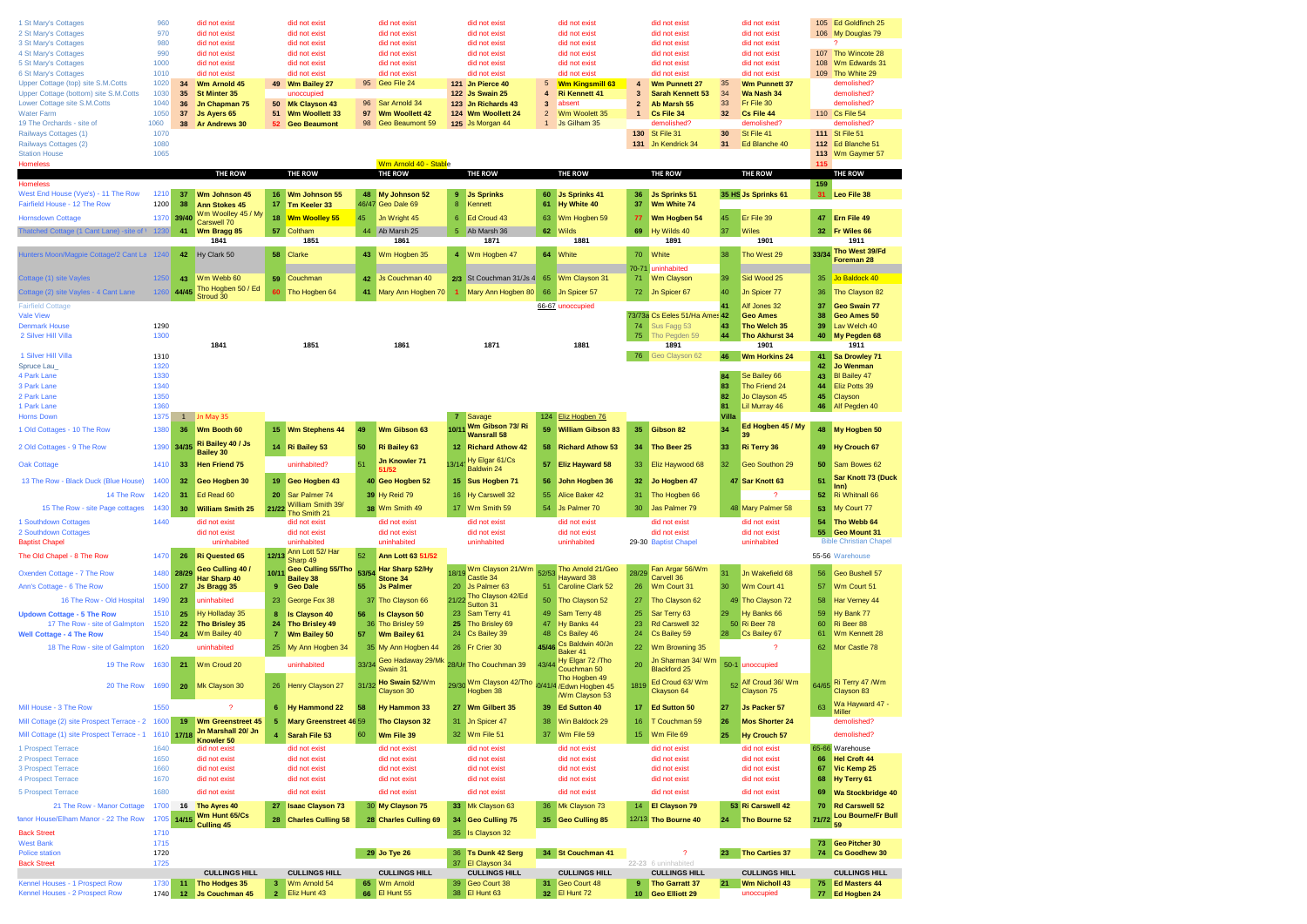| Kennel Houses - 3 Prospect Row                                                                                 | 1750                         | 13 Is Clayson 60                                                                                                                 |                | Jn Stroud 32                                                  | 67                               | Cs Bailey 24                                             | 40       | Sam Hayward 40 -<br>b/smith                                           |                                  | 33 Tho Pegden 48                                       |                           | 11 Tho Dixon 44                                            | 22             | Geo Cook 46                                                        | 76                              | Ed Carroll 33                                                                                                  |
|----------------------------------------------------------------------------------------------------------------|------------------------------|----------------------------------------------------------------------------------------------------------------------------------|----------------|---------------------------------------------------------------|----------------------------------|----------------------------------------------------------|----------|-----------------------------------------------------------------------|----------------------------------|--------------------------------------------------------|---------------------------|------------------------------------------------------------|----------------|--------------------------------------------------------------------|---------------------------------|----------------------------------------------------------------------------------------------------------------|
| Chichester House/Boarding house for chi 1760                                                                   |                              |                                                                                                                                  |                |                                                               | 62/6                             | Am Keeler 61/Lot<br><b>Tippett 23</b>                    |          | Tho Pegden 39/Am<br>41/43 Keeler 70/Frns<br>Hardimg 23                |                                  | Jes Jenner 29/Geo<br>28/30 Arnold 59/Ri<br>Whitnall 35 |                           | Jn Formby 69/Is<br>48/50 Arnold 63/Ri<br>Whitnall 44       | 10/13          | Jn Formby 79/Ell<br>Lawrence 46/Geo<br>Arnold 49/Ri<br>Whitnall 57 | 78/9                            | Har Ames 35/Jn<br>Baker 23                                                                                     |
| Institute<br>1 Flint Cottage                                                                                   | 1780<br>1772                 |                                                                                                                                  |                |                                                               |                                  | 61 Tho Smith 30                                          |          | 45 Tho Smith 41                                                       |                                  | 27 Wal Brown 36                                        | 47                        | <b>Js Coles 69</b>                                         |                | Lot Tapp 53<br>Wm Wood 40                                          | 80<br>81                        | Harry Want 34<br>Fr File 40                                                                                    |
| 2 Flint Cottage<br><b>Elham Valley Stores</b><br><b>Braeside/7 Well Street</b>                                 | 1770<br>1810<br>1820         | Jo Ashbee 40<br>$\mathbf{1}$<br>Pe Popkiss 60<br>$\mathbf{2}$                                                                    |                | 37 Cs File 30<br>36 Wm Featherstone 35 21 Sar Keeler 69       |                                  | 20 St File 30                                            | 44       | Jn Finch 29<br>46 Stephen File 40<br>47 Wiles 28                      | 26                               | Har Ames 29<br>25 Stephen File 50                      | 46                        | Ro Prior39<br>45 Wm Mathews 48                             | 61             | Tho Knight 43<br>Wm Mathews 59                                     | 82<br>83<br>84                  | Wa Hawkins 30<br><b>Lew Hubble 36</b><br>Geo Cook 50                                                           |
| 1 Braeside Cottages/6 Well Street<br>2 Braeside Cottages/5 Well Street<br>Monk's Cottage/4 Well Street         | 1830<br>1840<br>1850         | Js Southen 35<br>$\overline{\mathbf{3}}$<br>Tho File 65<br>5<br>Jo Deal 30<br>Wm Hicks 30<br>6<br>Fr Hobday 20<br>$\overline{7}$ | 34<br>33<br>32 | 35 Ed Read 71<br>Wm Webb 70<br>Ed Savage 48<br>Jo Huxstep 49  | 22<br>23<br>24                   | Wm Miller 33<br>Ma Savage 53<br>Jo Huxstep 59            | 49<br>50 | 48 Hy Hammon 43 miller<br><b>Marlin Savage 62</b><br>Jo Huxstep 70    | 23<br>22                         | 24 Charles Fielder 24<br>John Parker 31<br>Wm Chandler | 44<br>43<br>42            | Wm Hutchings 48<br>Wm Dye 28<br>Wm Chandler 41             | 60<br>59<br>58 | Wm Hutchings 58<br><b>Dye</b><br>Geo Swain 40                      |                                 | 85 Wm Dye 49                                                                                                   |
| Coleman House/Ivy House/3 Well Street<br>Windlass Cottage - 1/2 Well Street                                    | 1860<br>1870                 | Eph Coleman 30<br>8<br>Wm Clayson 40/Geo<br>9/10<br>Hoaben 40                                                                    | 31<br>29/30    | <b>Eph Coleman 44</b><br><b>Ell Bragg 76/Pce</b><br>Fisher 55 | 25                               | gone visiting<br>26/27 Jn Gibson 23/Geo<br><b>Fox 46</b> | 51       | <b>Ben Smith 33 minist</b><br>52/53 Jn Gibson 33/Geo<br><b>Fox 50</b> | 21<br>20                         | John Goodman 33 mi<br>Hy Carswell 43                   | 41<br>40                  | <b>Edw Savge</b><br>Rich Athow 62                          | 57<br>56       | Tho Athow 44<br>Athow 72                                           | 87                              | 86 Tho Athow 55<br>Ri Athow 83                                                                                 |
|                                                                                                                | 1895                         | <b>OTTINGE</b>                                                                                                                   |                | <b>OTTINGE</b>                                                |                                  | <b>OTTINGE</b>                                           |          | <b>OTTINGE</b>                                                        |                                  | 19 Tho Bourne 55<br><b>OTTINGE</b>                     | 39<br>38                  | Rich Athow 29<br><b>Eliz Carswell 55</b><br><b>OTTINGE</b> | 54             | Athow 39<br>55 Up Eli Carswell 65<br><b>OTTINGE</b>                | 88                              | My Steel 64<br>88-9 Shop<br><b>OTTINGE</b>                                                                     |
| <b>Ottinge Farm</b><br>Ottinge<br><b>Ottinge Farm</b>                                                          |                              | 53 Wm Cullings 55                                                                                                                | 65<br>64       | <b>Wm Cullings 67</b><br><b>Hy Mannering 24</b>               | 71                               | Wm Culling 78<br>72 Hy Pegden 45                         |          |                                                                       |                                  |                                                        |                           | 2 Si rootes 48                                             |                | Jn Rootes 60<br>Si Rootes 60                                       | 118                             | 119 Ben Jones 73<br>Si Rootes 69                                                                               |
| The Bungalow<br><b>OttingeCourt</b>                                                                            | 3690                         |                                                                                                                                  |                | 63 Jn File 23                                                 |                                  | 73 Cs File 40                                            |          | 75 Cs File 50                                                         |                                  | 69 Cs File 60                                          |                           | 1 Cs File 70                                               |                | Elz File 67                                                        | 121<br>122                      | Lo de la Belinaye 70<br><b>Elz Gibbons 77</b>                                                                  |
| <b>OttingeCourt</b><br>Mill Hill Farm                                                                          | 1910                         |                                                                                                                                  | 62             | Wm Sutton 50                                                  |                                  | 70 Wm Smith 28                                           |          | 74 Wm Smith 38                                                        |                                  | 68 Tho Smith 58                                        |                           | 6 My Matcham 66                                            | 6              | Wm Athow 42                                                        | 123                             | Wm Pilcher 45<br>124 Cs Goldup 35                                                                              |
| <b>Tye Wood Corttage</b><br>Ottinge<br>Ottinge<br><b>Cheltenham House Ottinge</b><br><b>Cullens Farm</b>       | 1900                         |                                                                                                                                  | 61             | Hy Beer 46                                                    |                                  |                                                          |          |                                                                       |                                  | 67 Ed Rains 52                                         | -3<br>$\overline{A}$<br>5 | Hy Hogben 70<br>Tho Butcher 45<br>Js Spendley 55           |                | Tho Andrews 38                                                     |                                 | 120 Js Rootes 40<br>117 Jn Gambull 59                                                                          |
| <b>Bleek House</b><br>Ottinge<br>Ottinge Farm<br>Mount Hill Cottage                                            |                              | 54<br>unoccupied<br>55<br>unoccupied<br>56<br>Js Rye 25                                                                          |                |                                                               |                                  |                                                          |          |                                                                       |                                  |                                                        |                           |                                                            |                | Geo Shepherd 56                                                    |                                 | 116 St Souten 43                                                                                               |
| Mill Hill Cottage (1)<br>Mill Hill Cottage (2)<br>Mill Hill Cottage (3)<br>Rosemont<br><b>Hillcroft</b>        | 1920<br>1930<br>1940         |                                                                                                                                  |                |                                                               |                                  | 69 missing<br>68   Wm Hogben 59                          |          | 73 Wm Bailey 44                                                       |                                  |                                                        | 8                         | Wm Athow 32<br>Ri Beer 66                                  |                |                                                                    | 126<br>127<br>128               | 125 Jn Wiles 39<br>St Couchman 32<br>Sid Eeles 43<br>My Weston 67                                              |
| <b>The Laurels</b><br>Collinwood<br>Sunnyside - Morton House<br>Malahide - Miniver House<br><b>The Beeches</b> | 1980<br>1990<br>2000         |                                                                                                                                  |                |                                                               |                                  |                                                          |          |                                                                       |                                  |                                                        |                           |                                                            |                |                                                                    | 129<br>130<br>131<br>132<br>133 | <b>Geo Broadbridge</b><br>30<br><b>Crt Eeles 41</b><br><b>Js Garraway 68</b><br>Tho Lewis 43<br>Lou Collins 57 |
| Highlands<br><b>New Road</b><br><b>Claremount House</b><br><b>Mount Villa</b>                                  | 2020<br>2030<br>2040<br>2050 |                                                                                                                                  |                |                                                               |                                  |                                                          |          |                                                                       |                                  |                                                        |                           |                                                            | 15<br>16<br>17 | An Draper 84<br>Geo Pilcher 78<br>Syd Eeles 33<br>Ja Hills 66      | 133-4                           |                                                                                                                |
| <b>The Quairies</b><br><b>Cullens Hill</b><br>Hill Crest - The Manse/Mount<br><b>The Knoll</b>                 | 2090                         |                                                                                                                                  |                |                                                               |                                  |                                                          |          |                                                                       |                                  |                                                        |                           |                                                            | 19             | Wm Hill 56 minister<br>Har Ames 48                                 | 134<br>135<br>136<br>137        | <b>Aus Gambrill 72</b><br>Allen Haywood 30<br><b>Rev Tho Spilletts 61</b><br>Har Ames 59                       |
| Villahora<br><b>Mount Bottom</b><br><b>The Row</b>                                                             | 2100<br>4270                 |                                                                                                                                  |                |                                                               |                                  |                                                          |          |                                                                       |                                  |                                                        |                           |                                                            | 20             | Hy Henderson 70                                                    | 138                             | <b>Dr Fred Henderson</b><br>44<br>139 Sol Goldfinch 49<br>140 Sar Hogben 67                                    |
|                                                                                                                |                              | <b>HIGH STREET WEST</b>                                                                                                          |                | <b>HIGH STREET WEST</b>                                       |                                  | <b>HIGH STREET WEST</b>                                  |          | <b>HIGH STREET WEST</b>                                               |                                  | <b>HIGH STREET WEST</b>                                |                           | <b>HIGH STREET WEST</b>                                    |                | <b>HIGH STREET WEST</b>                                            |                                 | <b>HIGH STREET WEST</b>                                                                                        |
| Abbots Fireside (1) - 1 High Street<br><b>Abbots Fireside (2)</b>                                              |                              | 46 Val Laker 60<br>uninhabited                                                                                                   |                | 38 Geo Hogben 51<br>uninhabited                               |                                  | 19 Clayson<br>17/18 Savage/Webb                          |          | 54 Clayson<br>55 John Pattison 38                                     | 17                               | 18 Clayson<br>Hazelwood                                | 51<br>52                  | Is Clayson 80<br>Carswell                                  | 63             | Abr Marsh 65<br>Carswell                                           | 141<br>142                      | Tho White 55<br>Minnie Punnett 45                                                                              |
| Abbots Fireside (3) - 3 High Street                                                                            |                              | Geo Gale 40 / My<br>48/49                                                                                                        |                | 39/40 Geo Gale 56/Mary Ma 15/16 Gale/Court                    |                                  |                                                          |          | 56/57 Castle/Carswell                                                 | 16                               | Castle                                                 | 53                        | Castle                                                     | 64             | Ch Ford 49                                                         | 143                             | Jn Fairman 43                                                                                                  |
|                                                                                                                |                              | Spicer 80                                                                                                                        |                |                                                               |                                  |                                                          |          |                                                                       |                                  |                                                        |                           |                                                            |                |                                                                    |                                 |                                                                                                                |
| Abbots Fireside (4) - 4 High Street<br>Trelawney Cottage - 5/6 High Street                                     | 2200<br>2210<br>-51          | uninhabitec<br>Jo Adams 30                                                                                                       |                | 41 Bragg<br>42/43 Lord/Wm Outhwaite 12/13 Kennett/Newham      |                                  | 14 Swain                                                 | 58       | Kesby<br>59/60 Kennett/Dale                                           | 15<br>14                         | <b>Harris</b><br><b>Vickers</b>                        | 54<br>55                  | Hadaway<br><b>Vickers</b>                                  | 66             | Hadaway<br>Sar Vickers 23                                          | 144                             | Car Hadaway 51<br>145 Eliz Gladdis 45                                                                          |
| <b>Verneys</b>                                                                                                 | 2220                         | 52<br>Geo Lord 45<br>1841                                                                                                        |                | see above<br>1851                                             |                                  | see above<br>1861                                        |          | 61 Gibson<br>1871                                                     |                                  | 13 Gibson<br>1881                                      |                           | 56/57 Gibson/Wood<br>1891                                  | 67             | Wm Gibson 69<br>1901                                               |                                 | 146 Alb Castle 41<br>1911                                                                                      |
| Cottage site Cosy Teas/7 High Street                                                                           | 2230                         | 54<br>Hy Crouch 65                                                                                                               |                | 44 Js Terry 32                                                | 10 <sup>1</sup>                  | Ri Beer 39                                               |          | 62 Ri Beer 45                                                         |                                  | uninhabited                                            |                           |                                                            | 68             | Per Price 31                                                       |                                 | 147 Art Williams 42                                                                                            |
| Cottage site Cosy Teas/8 High Street                                                                           | 2240                         | Tho Keeler 20<br>55                                                                                                              | 45             | Wm Clayson 34                                                 | 11                               | Tho File 22                                              | 63       | St Court 74                                                           |                                  | 12 Hadaway                                             |                           | did not exist                                              | 69             | Geo Eastman 41                                                     | 148                             | Geo Cole 48                                                                                                    |
| Forge site Cosy Teas - 9 High Street                                                                           | 2250                         | Geo Forth 35<br>56                                                                                                               | 46             | Quested                                                       | 9                                | Ed Wakefield 28                                          | 64       | Wakefield                                                             | 11                               | Wakefield                                              | 58                        | Wakefield                                                  |                |                                                                    | 149                             |                                                                                                                |
| Master's House - 10 High Street<br>Poors' House - 11 High Street                                               | 2260<br>57<br>2270           | Jo Huxstep 40<br>Hy Holladay 45<br>58                                                                                            |                | 47/48 Prebble/Burcham<br>49/50 Pitcher/Holladay               | 8                                | Step Hughes 53<br>Tho Pitcher 40                         |          | 65 Beale<br>66 Pitcher 50                                             | 10<br>9                          | <b>Rickards</b><br>Pitcher 60                          | 59<br>60                  | Paget<br>Pitcher 70                                        | 71<br>70       | John Witnal 30<br>Tho Pitcher 80                                   |                                 | 150 John Whitnal 41                                                                                            |
| <b>Oriel Cottage</b>                                                                                           | 2280                         | Ann Nickoll 65<br>59                                                                                                             |                | uninhabited                                                   | 6                                | Maria Birch 71                                           | 67       | Maria Birch 71                                                        |                                  | Osborne                                                | 61                        | Osborne                                                    | 72             | <b>Walter Beale</b>                                                |                                 | 151 Walter Beale 66                                                                                            |
| Brogdale - 13 High Street                                                                                      | 60/61<br>2290                | Tho Dunk 30 / Sus                                                                                                                |                | 51/52 Cam/Hughes                                              | 5 <sub>5</sub>                   | Step May 33                                              |          | 68 May                                                                | $\overline{7}$                   | <b>Harris</b>                                          | 62                        | Tanton                                                     | 73/74          | <b>Mary Kingsmill</b>                                              | 152/3                           | Mary Kingsmill                                                                                                 |
| Caisters                                                                                                       | 2300                         | Waterhouse 40<br>not in use                                                                                                      |                | not in use                                                    |                                  | not in use                                               |          | not in use                                                            |                                  | not in use                                             |                           | not in use                                                 |                | 47/Wm Hogben 77<br>not in use                                      |                                 | 57/Elz Hogben 86<br>not in use                                                                                 |
| Eden House - Cottage site of                                                                                   | 2310                         |                                                                                                                                  |                |                                                               |                                  |                                                          |          |                                                                       |                                  | 5/6 Peter Kesby/Gosby                                  |                           | 63/64 Ed Savage 38/ Ann<br>Couchman 43                     |                | 75/76 Savage/Hayward                                               |                                 | 154 Ed Savage 56                                                                                               |
| <b>Wesleyan Chapel</b>                                                                                         | 2320                         |                                                                                                                                  |                |                                                               |                                  |                                                          |          |                                                                       |                                  |                                                        |                           |                                                            |                |                                                                    | 155-6                           |                                                                                                                |
| ? Chapel Cottage - 14 High Street                                                                              | 2330                         | 62 Ri Foreman 60<br>1841                                                                                                         |                | 53 Ric Foreman 74<br>1851                                     |                                  | 4 Ric Foreman 83<br>1861                                 |          | 69 Gosby<br>1871                                                      |                                  | 4 Blair<br>1881                                        |                           | 65 Geo Stevens 30<br>1891                                  | 77             | <b>Stevens</b><br>1901                                             |                                 | 155 Geo Sothern 38<br>1911                                                                                     |
| Coopers - 15 High Street                                                                                       | 2340                         | 63 Wm Bowes 35                                                                                                                   | 54             | Wm Bowes 49                                                   |                                  | 3 Wm Bowes 59                                            |          | 70 Bowes                                                              |                                  | 3 Bowes                                                |                           | 66 Bowes                                                   | 78             | <b>Bowes</b>                                                       |                                 | 156 Geo Stevens 50                                                                                             |
| 1 The Butts - 16 High Street<br>2 The Butts - 17 High Street<br><b>Homeless</b><br><b>Homeless</b>             | 2350                         | 2360 64 Wm Maycock 65                                                                                                            | 55<br>56       | John Pilcher 37<br>Maycock                                    | $\overline{2}$<br>$\overline{1}$ | Tho Wanstall 45<br>Bay Maycock 28                        |          | 71 Bourne<br>72 Maycock                                               | $\overline{2}$<br>$\overline{1}$ | Marsh<br>Maycock                                       | 67                        | Harrington<br>68 Maycock                                   | 79<br>80       | Sar Court 92<br>Wm Palmer 43                                       | 157<br>158<br>159               | Emma Keeler 80<br>Wm Palmer 53<br>Jn Rudd 60                                                                   |
|                                                                                                                |                              |                                                                                                                                  |                |                                                               |                                  |                                                          |          |                                                                       |                                  |                                                        |                           |                                                            |                |                                                                    |                                 | 159 Ed Hadaway 49                                                                                              |